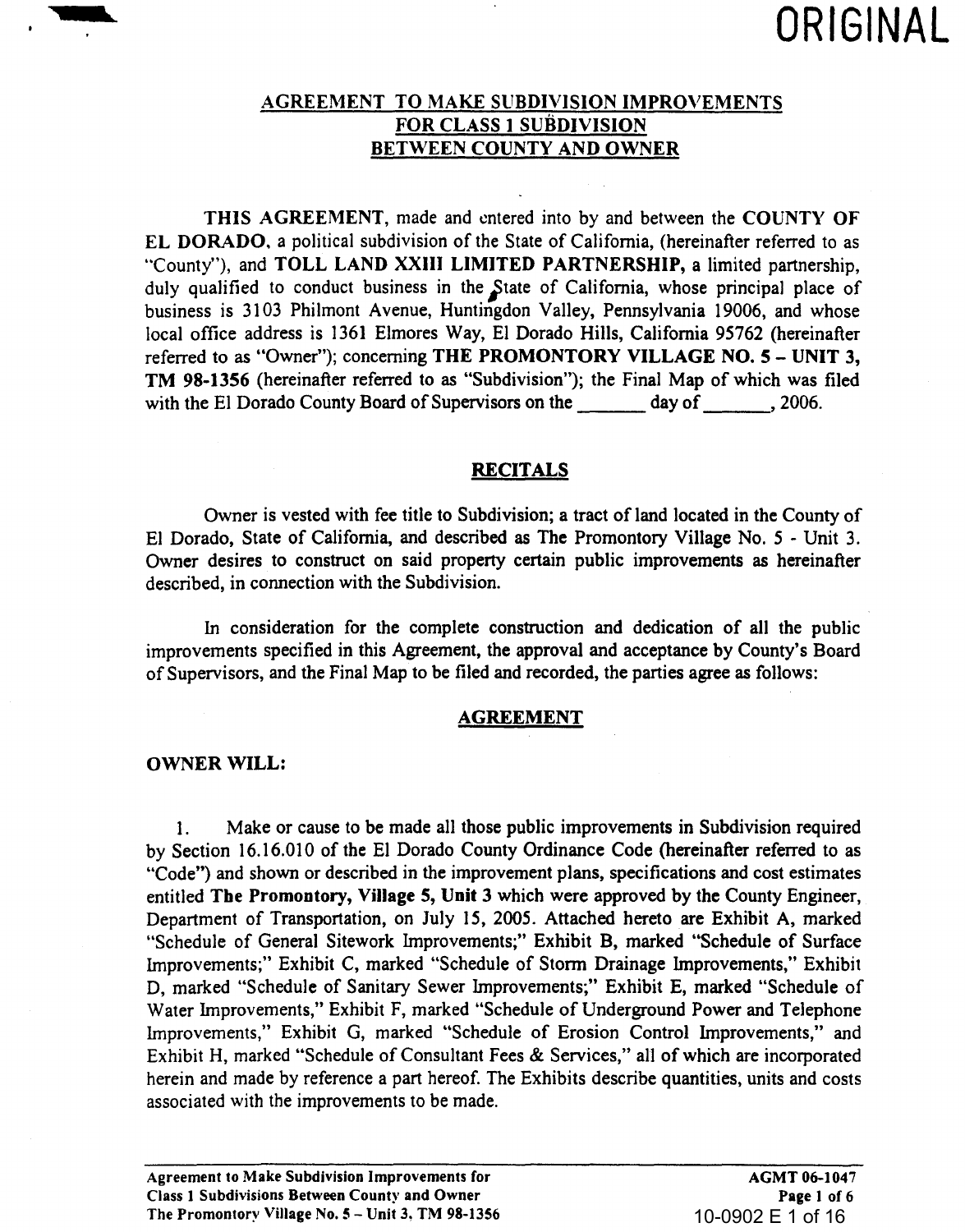") Prior to commencing construction, obtain all necessary environmental clearances, acquire any necessary right-of-way and obtain any necessary permits from any outside agencies.

3. Complete the Subdivision improvements contemplated under this Agreement within two (2) years from the date that the Subdivision Final Map is filed with the El Dorado County Board of Supervisors.

4. Install or cause to be installed, modify or cause to be modified, any and all erosion and sediment control features, whether temporary or pennanent, deemed necessary by the County Engineer to ensure compliance with the Clean Water Act, the Statewide General Permit, and County's, Grading, Erosion and Sediment Control Ordinances. Failure to comply with this provision shall constitute a material breach of this Agreement.

5. Post security acceptable to County as provided in Section 16.16.050 of the Code. In the event that the Sureties issuing the posted securities are subsequently downgraded to a rating unacceptable to County in its sole discretion, Owner shall, upon twenty (20) days written notice by County, post replacement securities that are acceptable to County.

6. Provide for and pay the costs of related civil engineering services, including the costs of inspection and utility relocation when required, and attorneys' fees, costs, and expenses of legal services.

7. Provide deposit for and pay to County all costs of construction oversight, inspection, administration and acceptance of the work by County in accordance with the County Engineer Fee Schedule adopted by Resolution of the Board of Supervisors of El Dorado County.

8. Have as-built plans prepared by a civil engineer acceptable to County's Department of Transportation and filed with the Department of Transportation as provided in Section 16.16.060 of the Code.

9. Repair at Owner's sole cost and expense, any defects, in workmanship or materials, which appear in the work within one (1) year following acceptance of the work by County.

10. To the fullest extent allowed by law, defend, indemnify and hold County harmless against and from any and all claims, suits, losses, damages and liability for damages of every name, kind and description, including attorneys fees and costs incurred, brought for, or on account of, injuries to or death of any person, including but not limited to workers, County employees, and the public, or damage to property, or any other economic or consequential losses, which are claimed to or in any way arise out of or are connected with Owner's work, operation, construction of the improvements, or performance of this Agreement, regardless of the existence or degree of fault or negligence on the part of County, Owner, any Contractor(s), Subcontractor(s) and employee(s) of any of these, except for the sole, or active negligence of County, its officers and employees, or as expressly provided by statute. This duty of Owner to indemnify and save County harmless includes the duties to defend set forth in California Civil Code section 2778.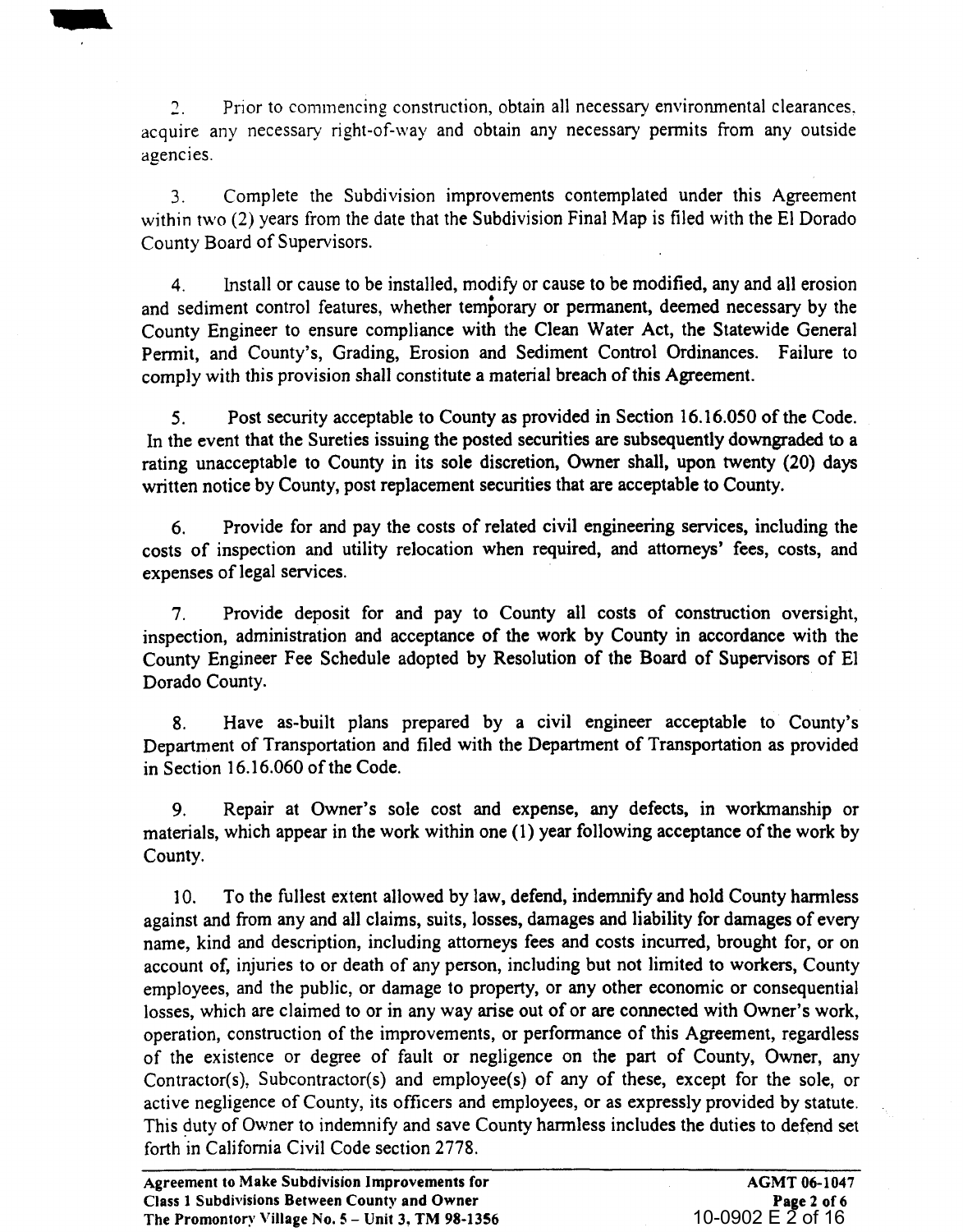This duty to indemnity is separate and apart from any insurance requirements and shall not be limited thereto.

11. Enter into another agreement with County for all road improvements to be perfonned on County property. Such agreement shall also include a requirement that Owner furnish insurance and bonds that comply with the standard County insurance and bonding requirements in the amounts stated, to be approved by the County's Risk Management Division.

12. Provide continuous, sufficient access to Owner's successors and assigns, including but not limited to its Surety and Surety's agents, to the Subdivision to enable the public improvements to be constructed and completed. Access shall be continuous until completion of said public improvements, and release by County of the security underlying this Agreement.

13. Agree that said agreement to provide continuous, sufficient access is irrevocable and shall run with the land and shall be binding upon and inure to the benefit of the heirs, successors, assigns and personal representatives of Owner.

## COUNTY WILL:

..

14. Upon execution of this Agreement and receipt of good and sufficient security as required by Section 16.16.050 of the Code, and upon compliance with all requirements of law, including all County ordinances, approve the Final Map of the Subdivision.

15. Upon receipt of a Certificate from County's Director of Transportation stating that a portion of the public improvements agreed to be performed herein has been completed, describing generally the work so completed and the estimated total cost of completing the remainder of the public improvements agreed upon to be performed herein, accept new security as provided in Section 16.16.040 of the Code.

16. Release the security posted in accordance with Sections 16.16.040 and 16.16.052 of the Code.

17. Require Owner to make such alterations, deviations, additions to, or deletions from, the improvements shown and described on the plans, specifications, and cost estimates as may be deemed by County's Director of Transportation to be necessary or advisable for the proper completion or construction of the whole work contemplated.

18. Require Owner to maintain, and to make such alterations, deviations, additions to, or deletions from, the project erosion control features shown and described on the plans, specifications and cost estimates and the Storm Water Pollution Prevention Plan (SWPPP) as may be deemed by County's Director of Transportation to be necessary or advisable for compliance with the Clean Water Act, Statewide General Permit requirements and County's Grading, Erosion and Sediment Control Ordinances.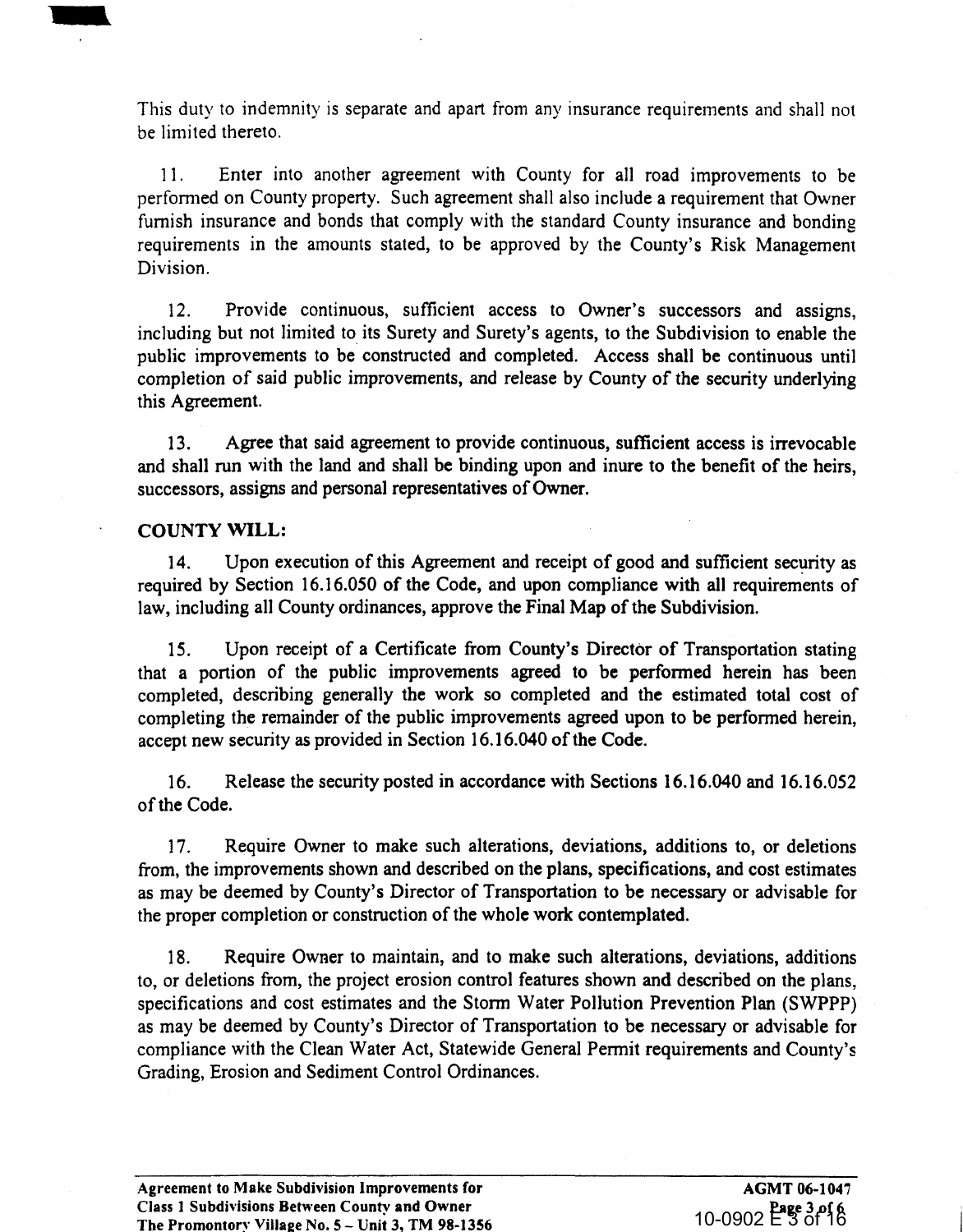19. Upon completion of the public improvements agreed to be performed herein. adopt a resolution accepting or rejecting the streets of said Subdivision into County's road system for maintenance.

20. Retain a portion of the security posted in the amount of ten percent (10%) of the estimated cost of all of the improvements for one (1) year following acceptance of the work by County to secure the repair of any hidden defects in workmanship or materials which may appear.

21. Require Owner to pay County for costs, expenses and reasonable attorneys' fees to be paid by Owner should County be required to commence an action to enforce the provisions of this Agreement, to enforce the security obligations provided herein, and all attorneys' fees, costs, and expenses of litigation incurred by County even if Owner subsequently proceeds to complete the work.

# ADDITIONAL PROVISIONS:

 $\mathbf{r}$ 

 $\overline{1}$ 

22. The estimated cost of installing all of the improvements is THREE MILLION EIGHT HUNDRED THIRTY-EIGHT THOUSAND ONE HUNDRED SIXTY-FOUR DOLLARS AND 44/100 (53,838,164.44).

23. Owner shall conform to and abide by all Federal, State and local building, labor and safety laws, ordinances, rules and regulations. All Work and materials shall be in full accordance with the latest rules and regulations of the State Fire Marshall, safety orders of the Division of Industrial Safety, California Electrical Code, California Building Code, California Plumbing Code, and any and all other applicable laws and regulations. Nothing in this Agreement, including but not limited to the improvement plans and specifications and cost estimates, is to be construed to permit work not conforming to these codes.

24. Inspection of the work and/or materials or statements by any officer, agent, or employee of County indicating that the work or any part thereof complies with the requirements of this Agreement, or acceptance of the whole or any part of said work and/or materials, or payments therefore, or any combination or all of these acts, shall not relieve Owner of its obligation to fulfill this Agreement as prescribed; nor shall County be stopped from bringing any action for damages arising from the failure to comply with any terms and conditions hereof.

25. This Agreement may be amended by mutual consent of the parties hereto. Said amendments shall become effective only when in writing and fully executed by duly authorized officers of the parties hereto.

26. Neither this Agreement, nor any part thereof may be assigned by Owner without the express written approval of County.

27. All notices to be given by the parties hereto shall be in writing and served by depositing same in the United States Post Office, postage prepaid and return receipt requested.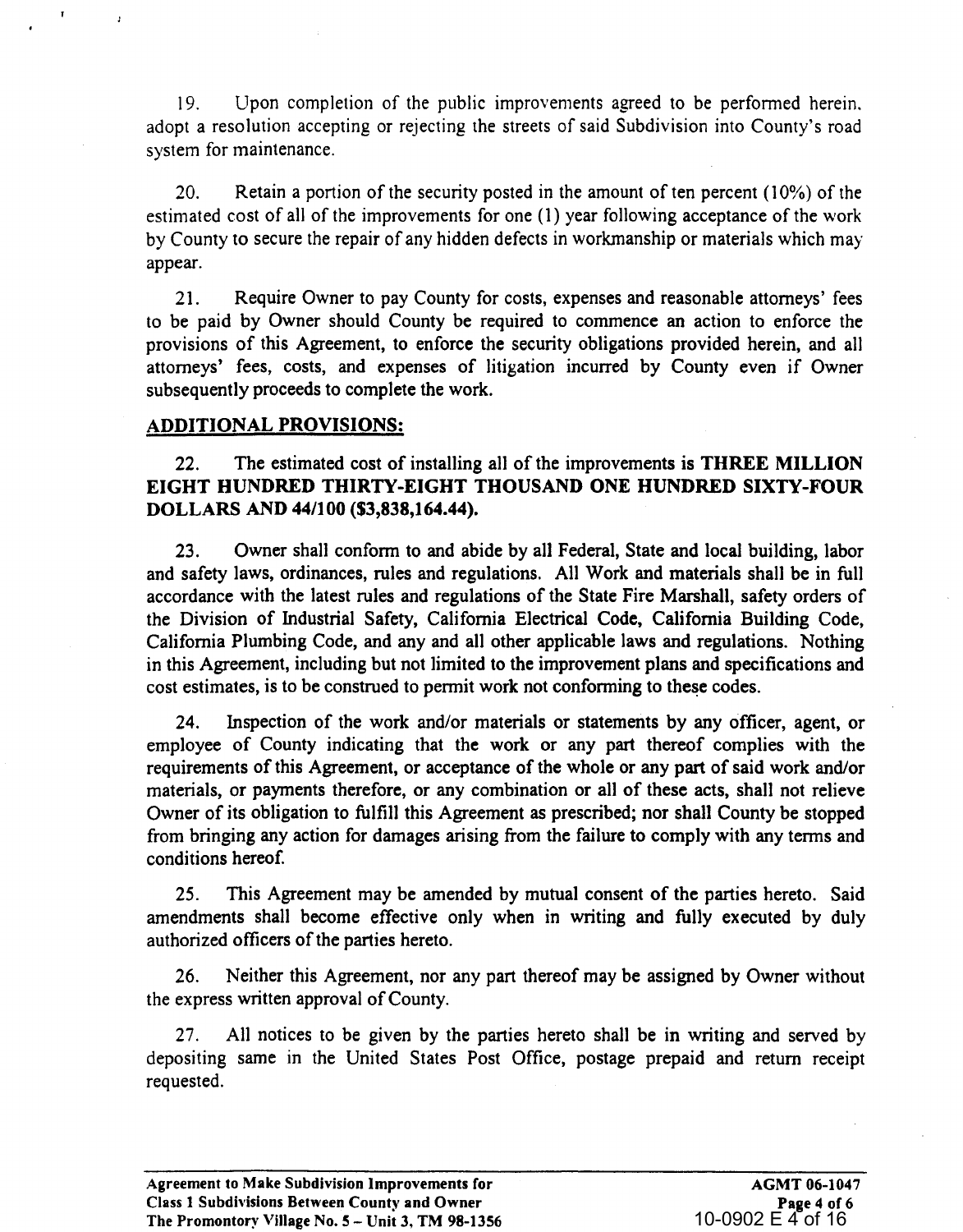Notices to County shall be in duplicate and addressed as follows:

County Of EI Dorado County Of El Dorado Department Of Transportation<br>
2850 Fairlane Court<br>
2850 Fairlane Court<br>
2850 Fairlane Court 2850 Fairlane Court<br>Placerville, CA 95667 Placerville, CA 95667 Attn.: James W. Ware, Attn.: Tim Prudhel, Deputy Director, Contract Services Officer Transportation Planning and Land Development

or to such other location as County directs.

 $\ddot{\phantom{a}}$ 

Notices to Owner shall be addressed as follows:

TOLL LAND XXIII Limited Partnership 1361 Elmores Way El Dorado Hills, CA 95762 Attn.: Mark Davis, Vice President

or to such other location as Owner directs.

28. The County officer or employee with responsibility for administering this Agreement is James W. Ware, Deputy Director, Transportation Planning and Land Development, Department of Transportation, or successor.

29. Any action arising out of this Agreement, including, but not limited to, litigation, mediation, or arbitration, shall be brought in El Dorado County, California, and shall be resolved in accordance with the laws of the State of California.

30. The parties to this Agreement represent that the undersigned individuals executing this Agreement on their respective behalf are fully authorized to do so by law or other appropriate instrument and to bind upon said parties to the obligations set forth herein.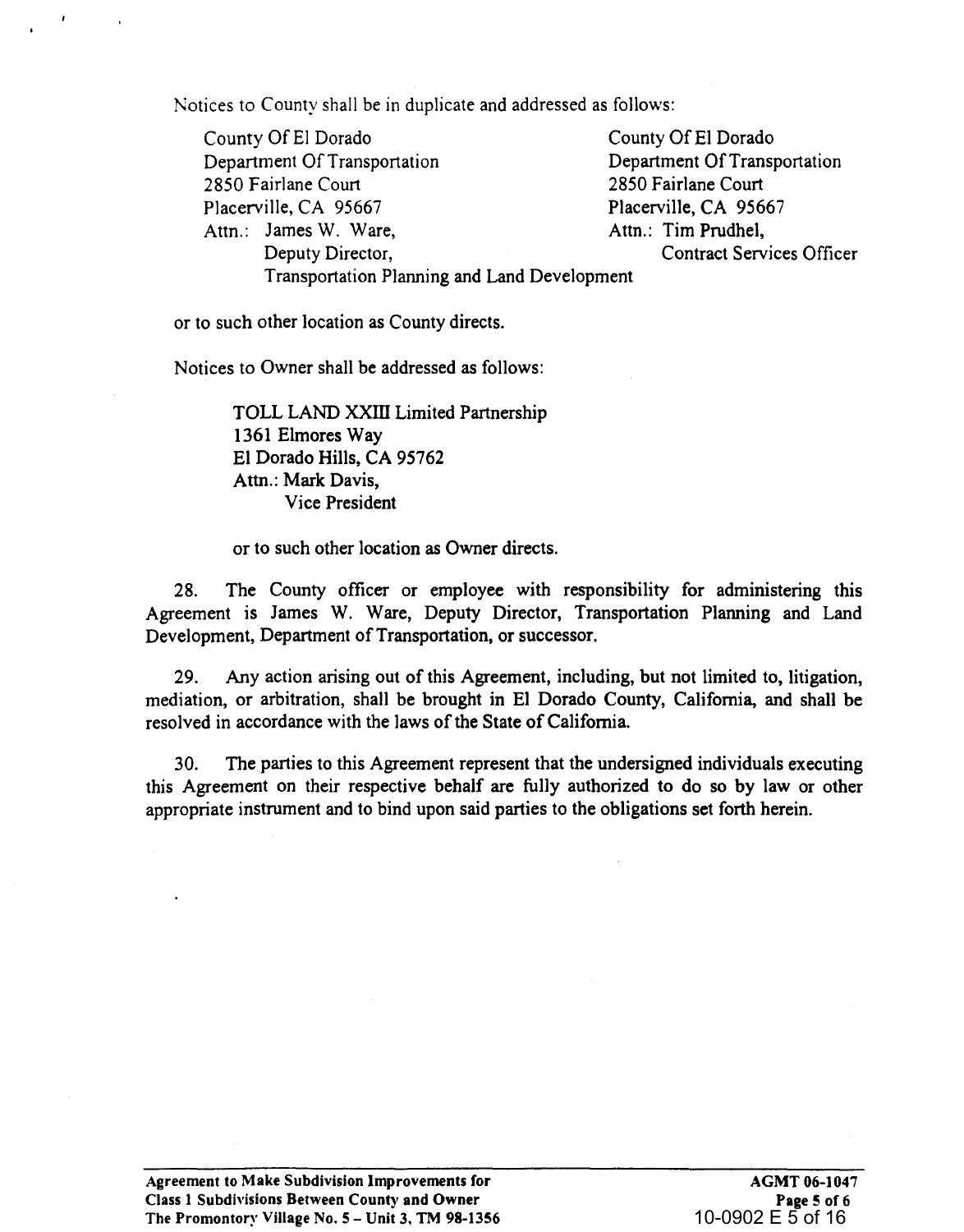IN WITNESS WHEREOF, the parties have executed this Agreement on the dates indicated below, the latest of which shall be deemed to be the effective date of this Agreement.

--COUNTY OF EL DORADo.-

Bv: SWEENEY Charman

Dated: 8/22/06

Board of Supervisors "County"

· .

Attest: Cindy Keck Clerk of the Board of Supervisors

By: or the Board of Supervisors<br>Deputy Clerk

Dated: 8/22/06

-- TOLL LAND XXIII LIMITED PARTNERSHIP A California Limited Partnership--

By: TOLL CA GP Corp., A California Corporation General Partner

 $_{\rm{By:}}$  - Mark d'in Launs

Dated: 4-10-06

Mark O. Davis Vice President "Owner"

By: <u>Corporate Secretary</u>

 $Dated:$ 

Agreement to Make Subdivision Improvements for Class 1 Subdivisions Between County and Owner The PromontorY VilllU,f! Nn\_ co \_ IT .. :, 'lI T1O. lUI • ~-~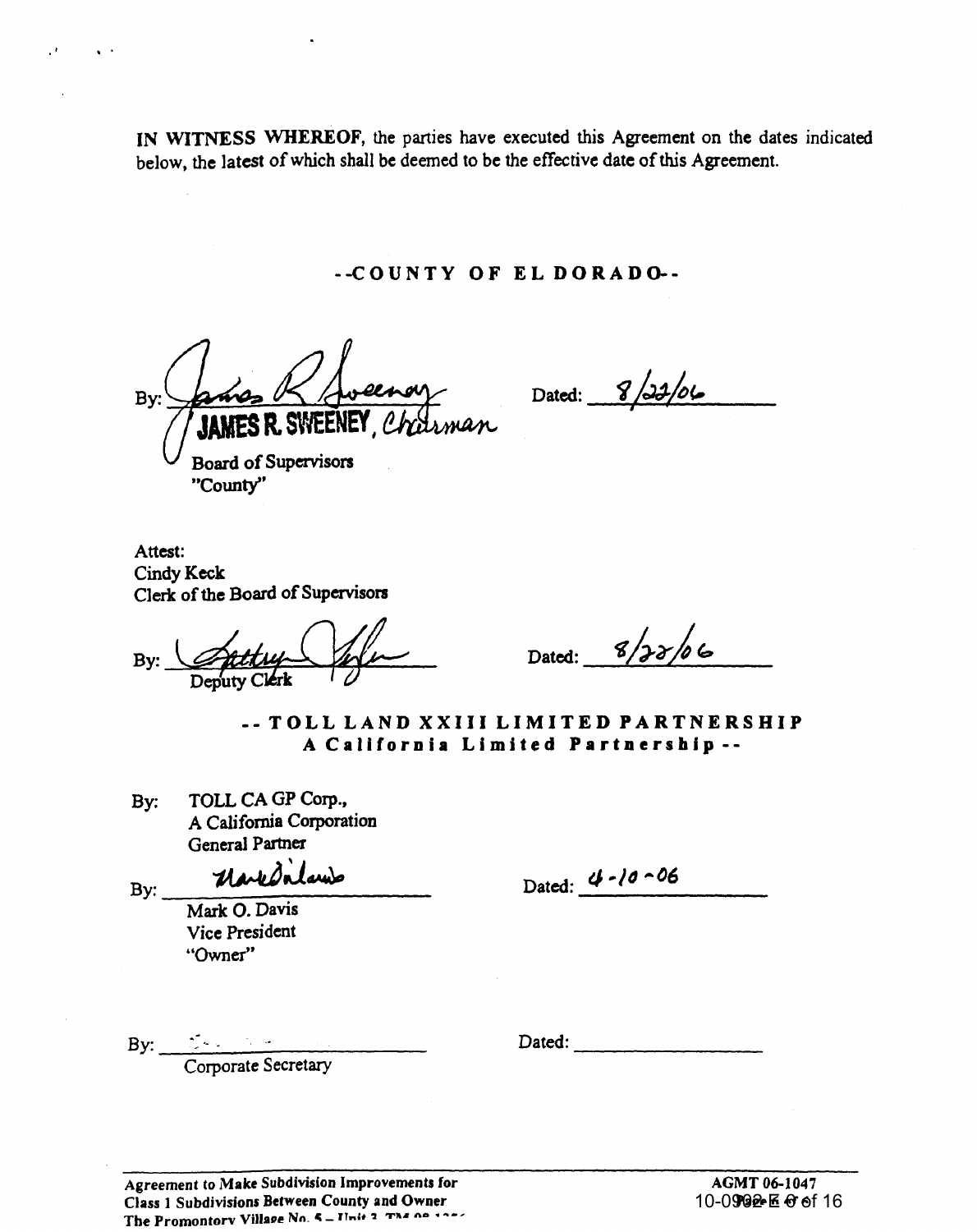### STATE OF CALIFORNIA

### COUNTY OF EL DORADO

On this  $\frac{10^{42}}{4}$  day of  $\frac{1}{20006}$ , before me a Notary Public, personally appeared \_--l\{'J.~o ..... ck-D~o\_=-. :I)o.\_....,.\_Ll"""-A.\ ... S~ \_\_\_\_\_ , personally known to me (or proved to me on the basis of satisfactory evidence) to be the person( $\hat{y}$  whose name is subscribed to this instrument, and acknowledged that he (she or they) executed it.

WITNESS my hand and official seal.  $W\rightarrow\ell\ell\ell$  Cooleansid County and State

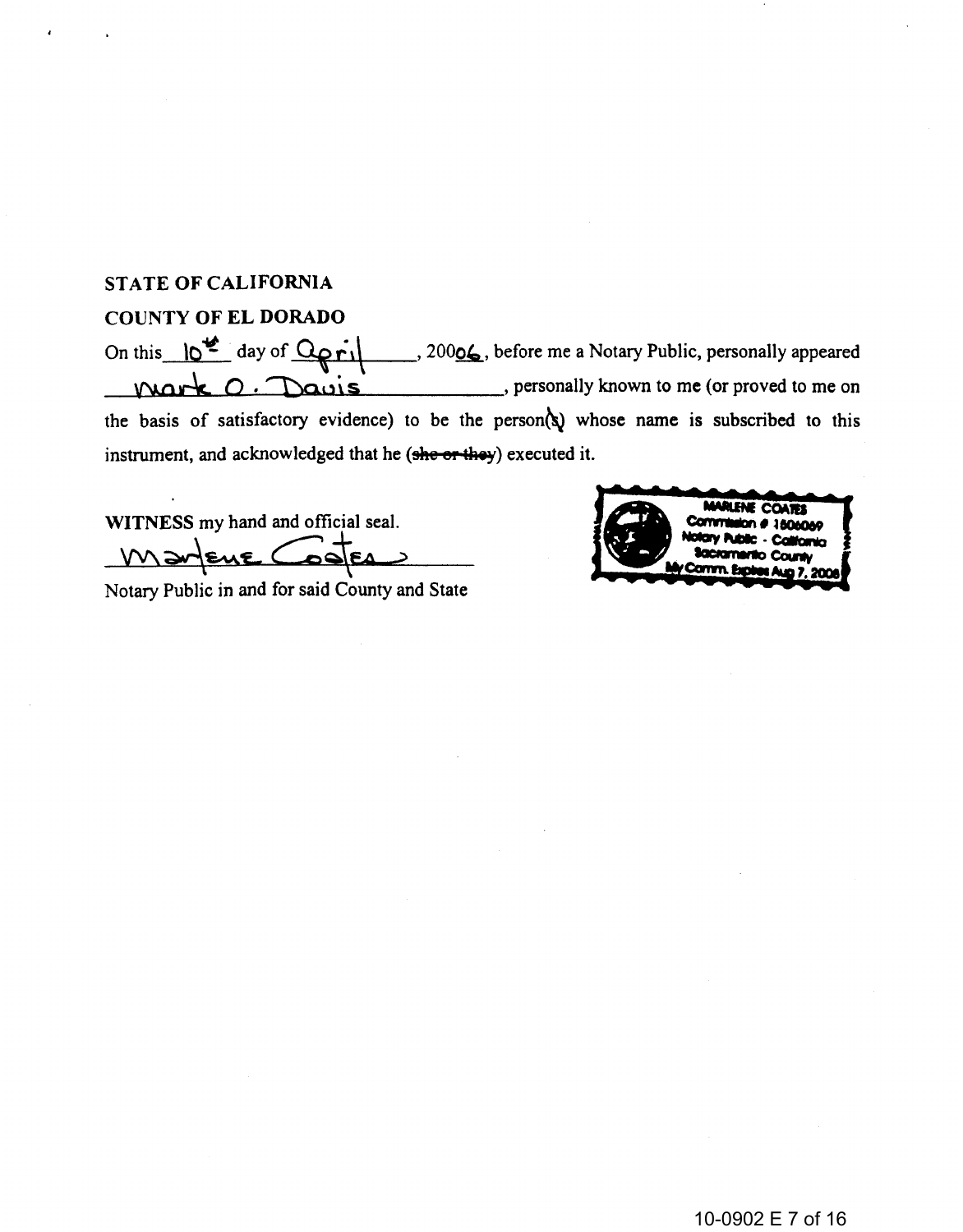# Exhibit A

# SCHEDULE OF GENERAL SITEWORK IMPROVEMENTS

Owner agrees to perform general sitework improvements in The Promontory, Village 5, Unit 3 Subdivision required by the El Dorado County Subdivision Ordinance in accordance with the plans and specifications thereof approved by the County Engineer, and as set forth in the following Schedule of General Sitework Improvements:

| <b>Item Description</b> | <b>Quantity</b> | Units     | <b>Unit Cost</b> | <b>Total Cost</b> |
|-------------------------|-----------------|-----------|------------------|-------------------|
| Clear & Grub            | 16.8            | AC        | \$2,500.00       | \$42,000.00       |
| ' Excavation            | 70.737          | CY        | \$5.00           | \$353,685.00      |
| Rockery Retaining Walls | 36,981          | <b>SF</b> | \$25.00          | \$924,525.00      |

Total General Sitework Improvements Cost Plus 10% Contingency Estimated Total Genera) Sitework Improvements Cost

51,320,210.00 5132,021.00 SI,452,231.00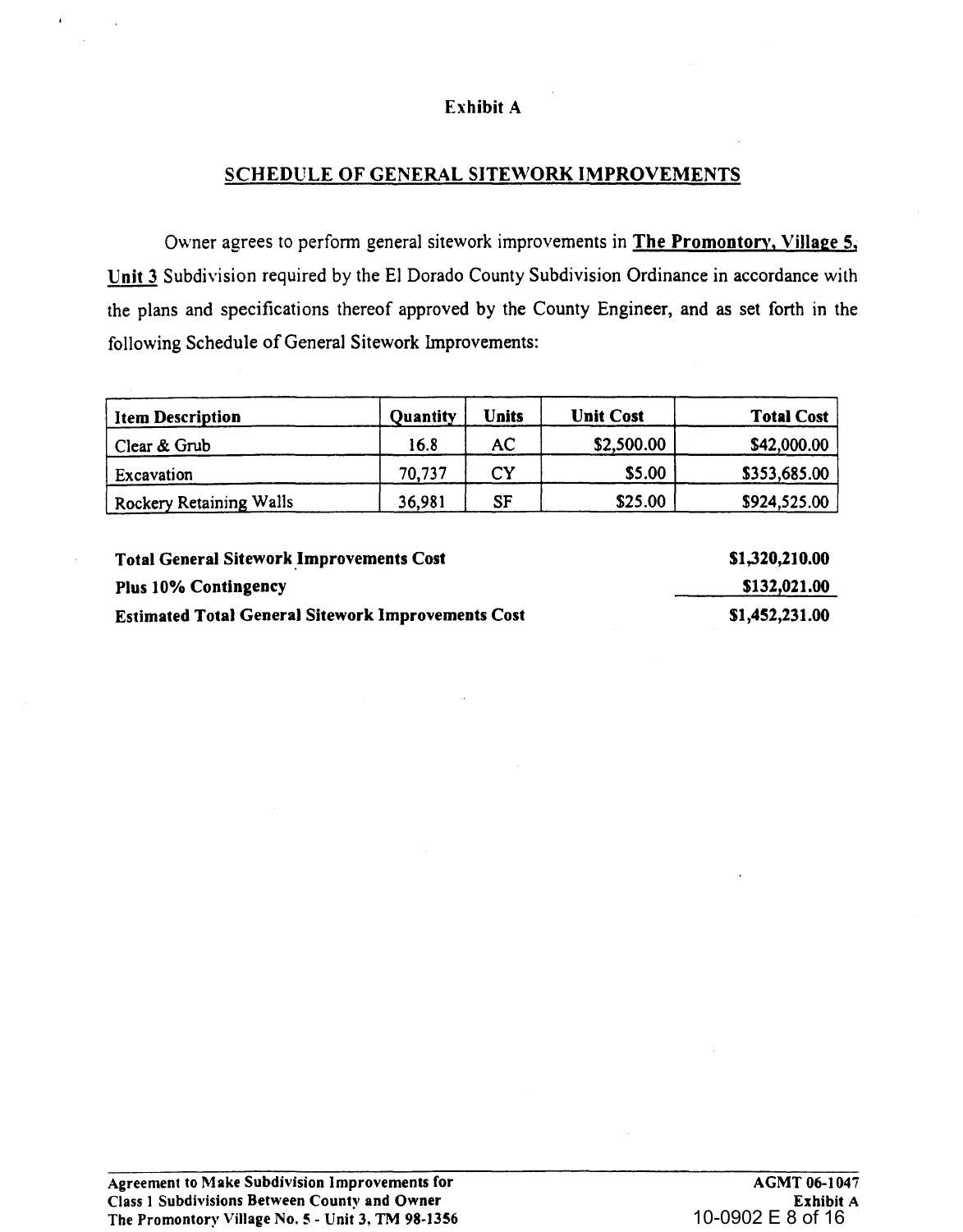#### Exhibit B

### SCHEDULE OF SURFACE IMPROVEMENTS

Owner agrees to improve all streets and roads for dedication upon the final map of The Promontory, Village 5, Unit 3 Subdivision required by the El Dorado County Subdivision Ordinance in accordance with the plans and specifications thereof approved by the County Engineer, and as set forth in the following Schedule of Surface Improvements:

| <b>Item Description</b>                 | Quantity  | <b>Units</b> | <b>Unit Cost</b> | <b>Total Cost</b> |
|-----------------------------------------|-----------|--------------|------------------|-------------------|
| 3"AC / 8"AB                             | 85,412.98 | <b>SF</b>    | \$2.80           | \$239,156.34      |
| Type 1 Rolled Curb and Gutter           | 4,701.23  | LF           | \$15.00          | \$70,518.45       |
| Type 2 Curb and Gutter                  | 2,083.83  | LF           | \$15.00          | \$31,257.45       |
| Type 3 Curb                             | 28        | LF           | \$15.00          | \$420.00          |
| 4" PCC Sidewalk                         | 18,804.92 | <b>SF</b>    | \$5.00           | \$94,024.60       |
| <b>Sawcut Existing Pavement</b>         | 48        | LF           | \$100.00         | \$4,800.00        |
| Street Sign Installation                |           | EA           | \$500.00         | \$500.00          |
| Stop Sign & Pavement Markings           |           | EA           | \$750.00         | \$750.00          |
| Remove Existing Barricade & Gate        | 3         | EA           | \$1,000.00       | \$3,000.00        |
| Entrance Gate w/ Intercom & Knox<br>Key |           | EA           | \$200,000.00     | \$200,000.00      |
| Landscaping                             | 14,482.20 | <b>SF</b>    | \$2.25           | \$32,584.95       |

| <b>Total Surface Improvements Cost</b>           | \$677,011.79 |
|--------------------------------------------------|--------------|
| <b>Plus 10% Contingency</b>                      | \$67,701.18  |
| <b>Estimated Total Surface Improvements Cost</b> | \$744,712.97 |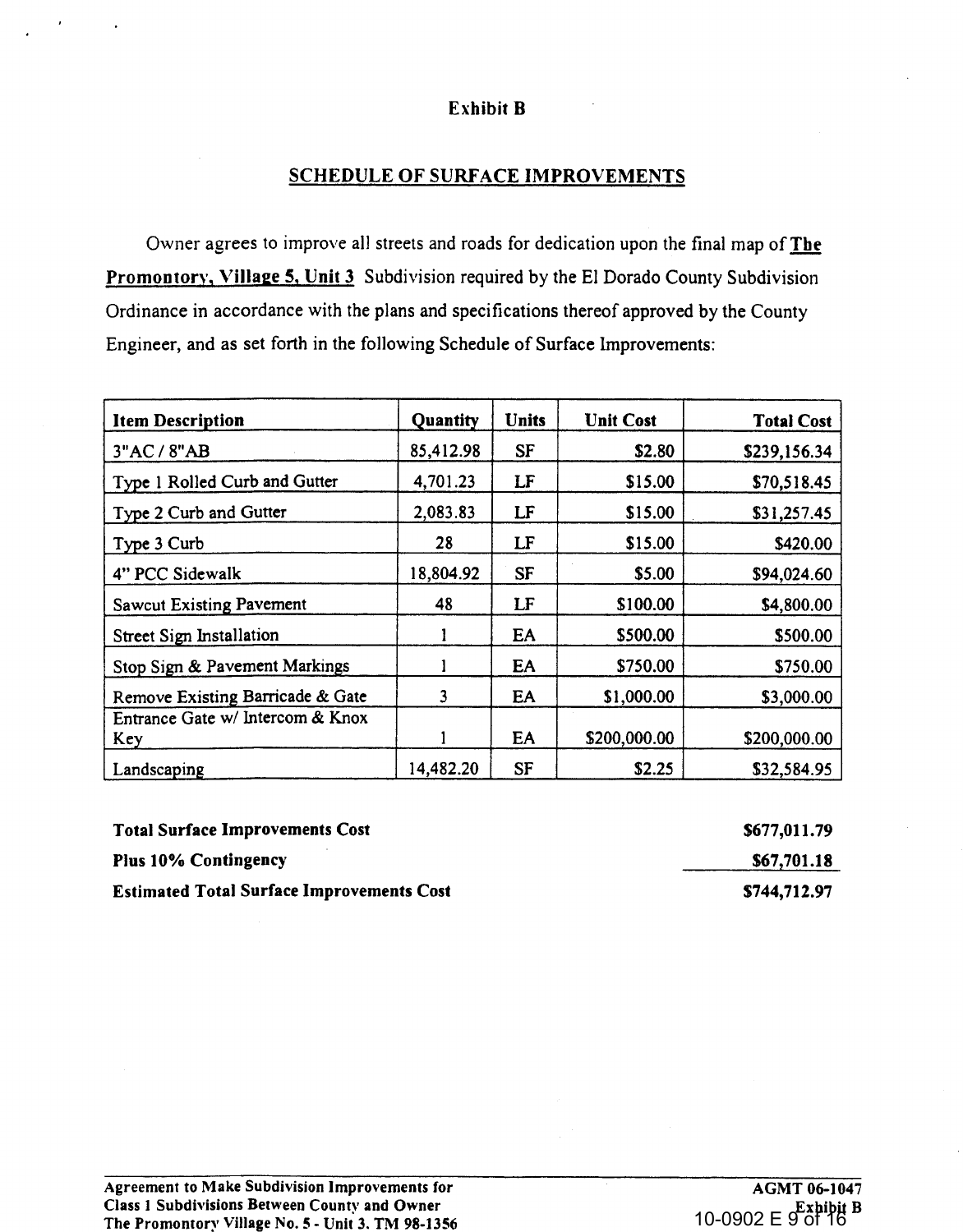# Exhibit C

# SCHEDULE OF STORM DRAINAGE IMPROVEMENTS

Owner agrees to install storm drainage improvements for The Promontory, Village 5. Unit 3 Subdivision required by the El Dorado County Subdivision Ordinance in accordance with the plans and specifications thereof approved by the County Engineer, and as set forth in the following Schedule of Storm Drainage Improvements:

| <b>Item Description</b>        | Quantity | <b>Units</b> | <b>Unit Cost</b> | <b>Total Cost</b> |
|--------------------------------|----------|--------------|------------------|-------------------|
| 12" HDPE Storm Drain Pipe      | 65       | LF           | \$35.00          | \$2,275.00        |
| 8" HDPE Storm Drain Pipe       | 778      | LF           | \$45.00          | \$35,010.00       |
| 18" RCP Storm Drain Pipe       | 38.29    | LF           | \$45.00          | \$1,723.05        |
| 24" HDPE Storm Drain Pipe      | 39       | LF           | \$55.00          | \$2,145.00        |
| 48" Storm Drain Manhole        | 5        | EA           | \$3,000.00       | \$15,000.00       |
| 36" O.C.P. w/ Grated Top       | 2        | EA           | \$2,000.00       | \$4,000.00        |
| <b>Fabric Lined Ditches</b>    | 3,927    | LF           | \$5.00           | \$19,635.00       |
| Shotcrete Lined Ditch          | 282      | LF           | \$10.00          | \$2,820.00        |
| Rock Outlet Protection (T-504) |          | EA           | \$750.00         | \$2,250.00        |
| Type 'B' Drainage Inlet        | 3        | EA           | \$2,000.00       | \$6,000.00        |
| Type 'GO' Drainage Inlet       | S        | EA           | \$2,500.00       | \$12,500.00       |
| TV Storm Drain Pipe            | 920.29   | LF           | \$2.00           | \$1,840.58        |

| <b>Total Storm Drainage Improvements Cost</b>           | \$105,198.63 |
|---------------------------------------------------------|--------------|
| <b>Plus 10% Contingency</b>                             | \$10,519.87  |
| <b>Estimated Total Storm Drainage Improvements Cost</b> | \$115,718.50 |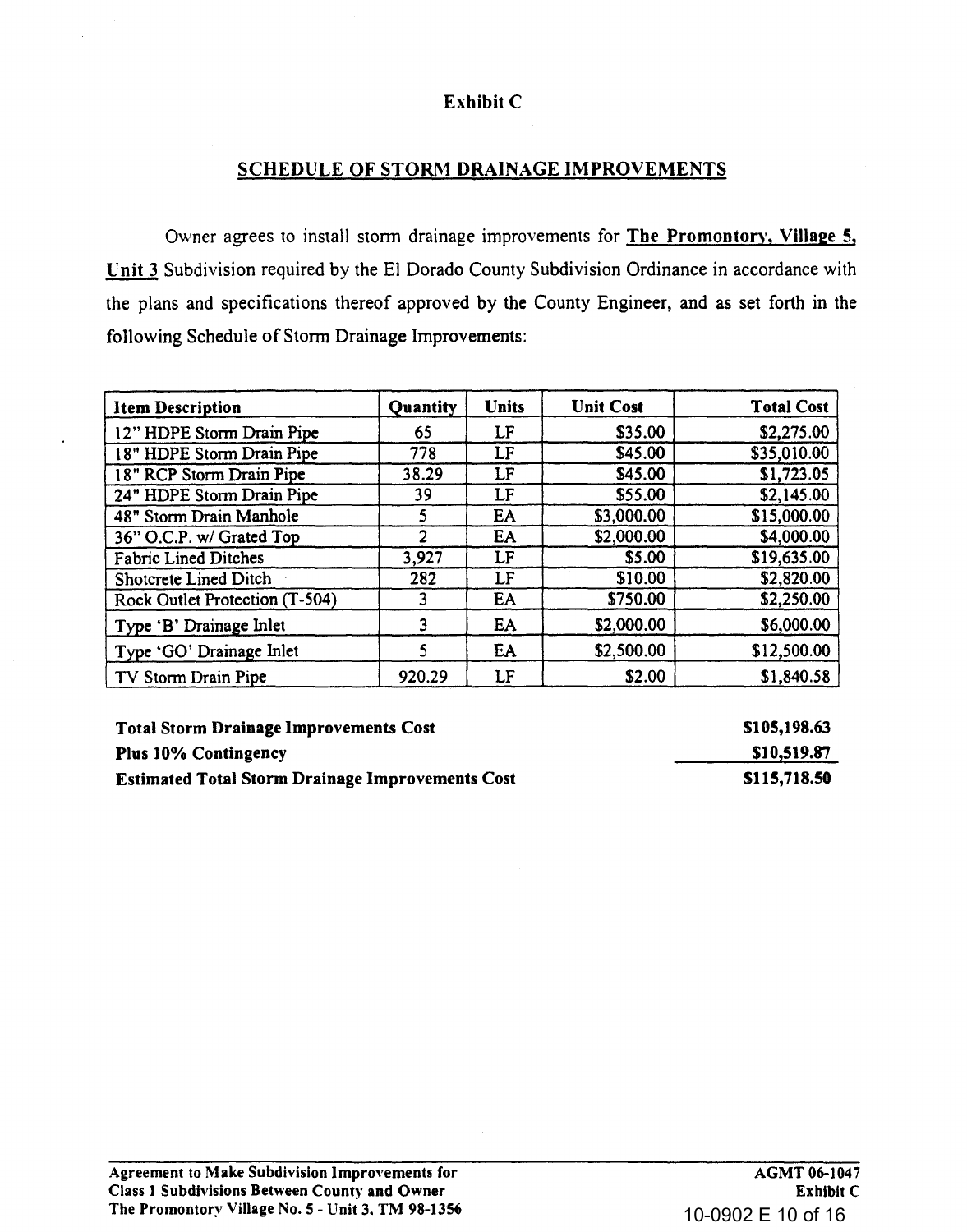### Exhibit D

#### SCHEDULE OF SANITARY SEWER IMPROVEMENTS

Owner agrees to install the sewer collection and disposal system for The Promontory. Village 5, Unit 3 Subdivision required by the El Dorado County Subdivision Ordinance in accordance with the plans and specifications thereof approved by the County Engineer, and as set forth in the following Schedule of Sanitary Sewer Improvements:

| <b>Item Description</b>                        | Quantity | <b>Units</b> | <b>Unit Cost</b> | <b>Total Cost</b> |
|------------------------------------------------|----------|--------------|------------------|-------------------|
| 6" PVC SDR-26                                  | 1,182    | LF           | \$56.00          | \$66,192.00       |
| 6" PVC SDR-35                                  | 2,270    | LF           | \$56.00          | \$127,120.00      |
| 48" Sanitary Sewer Manhole                     | 16       | EA           | \$3,500.00       | \$56,000.00       |
| 60" Sanitary Sewer Manhole                     | 2        | EA           | \$3,500.00       | \$7,000.00        |
| Remove Ex. Clean-Out & Connect<br>to Ex. Sewer | 2        | EA           | \$500.00         | \$1,000.00        |
| 4" Gravity House Service                       | 33       | EA           | \$1,300.00       | \$42,900.00       |
| <b>Back Water Valves</b>                       | 16       | EA           | \$500.00         | \$8,000.00        |
| 6" AB Sewer Access Road                        | 2,110    | LF           | \$1.00           | \$2,110.00        |
| TV Sewer Pipe                                  | 3,452    | LF           | \$2.00           | \$6,904.00        |

Total Sanitary Sewer Improvements Cost Plus 10% Contingency Estimated Total Sanitary Sewer Improvements Cost 5317,226.00 531,722.60 5348,948.60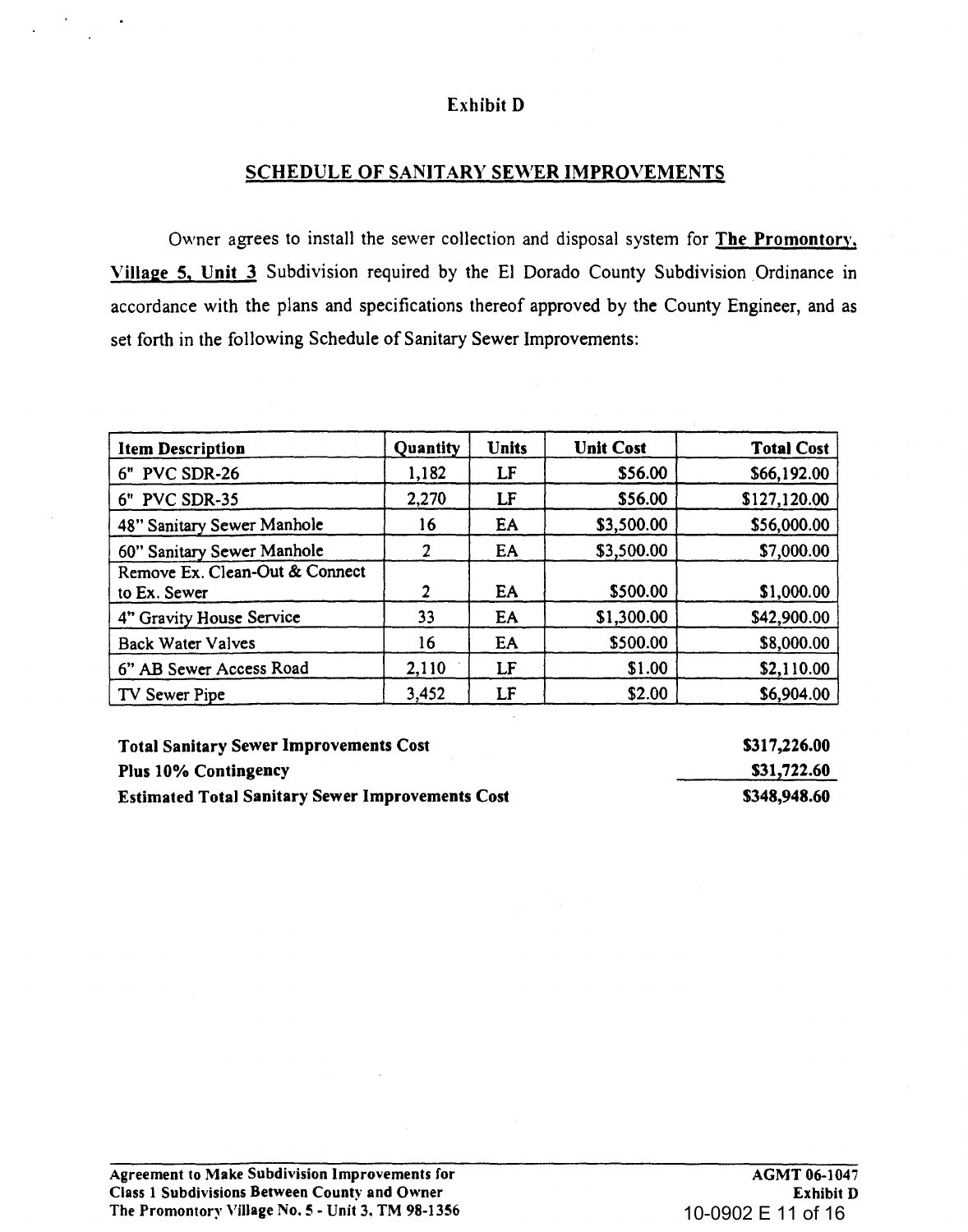# Exhibit E

# **SCHEDULE OF WATER IMPROVEMENTS**

Owner agrees to install the water supply and distribution system in The Promontory, Village 5, Unit 3 Subdivision required by the EI Dorado County Subdivision Ordinance in accordance with the plans and specifications thereof approved by the County Engineer, and as set forth in the following Schedule of Water Improvements:

| <b>Item Description</b>                       | Quantity | <b>Units</b> | <b>Unit Cost</b> | <b>Total Cost</b> |
|-----------------------------------------------|----------|--------------|------------------|-------------------|
| 8" PVC C-900 (CL 150) Including<br>Fittings   | 3,205    | LF           | \$40.00          | \$128,200.00      |
| 1" Air Release Valve                          | 2        | EA           | \$2,000.00       | \$4,000.00        |
| Fire Hydrant Assembly                         | 9        | EA           | \$3,000.00       | \$27,000.00       |
| 34" Water Service                             | 33       | EA           | \$850.00         | \$28,050.00       |
| 1" Irrigation Service                         |          | EA           | \$1,000.00       | \$1,000.00        |
| 4" PVC Irrigation Sleeves                     | 264      | LF           | \$10.00          | \$2,640.00        |
| Remove Ex. Blow Off & Connect to<br>Ex. Water |          | EA           | \$500.00         | \$1,500.00        |

| <b>Total Water Improvements Cost</b>           | \$192,390.00 |
|------------------------------------------------|--------------|
| <b>Plus 10% Contingency</b>                    | \$19,239.00  |
| <b>Estimated Total Water Improvements Cost</b> | \$211,629.00 |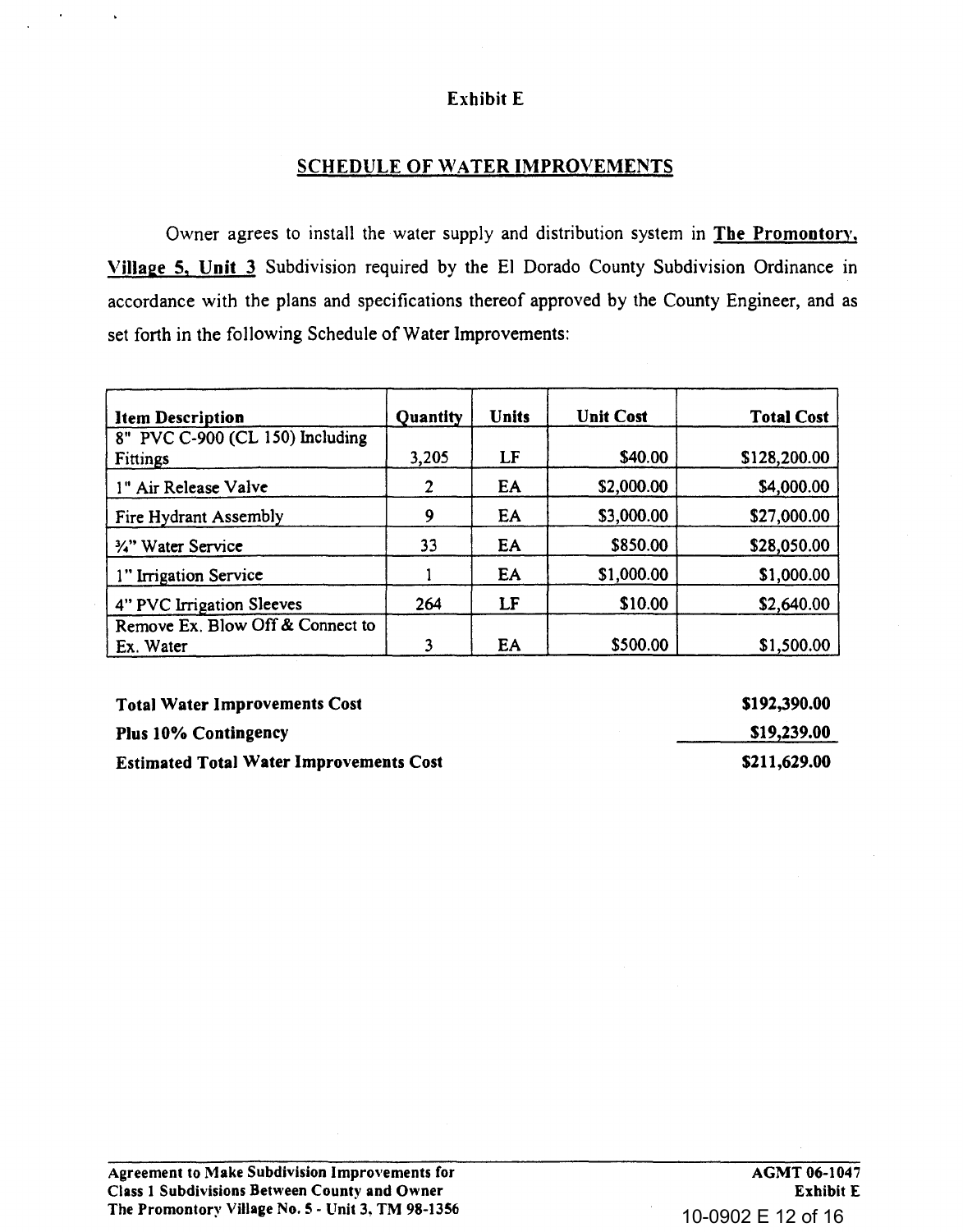#### Exhibit F

#### SCHEDULE OF UNDERGROUND POWER AND TELEPHONE IMPROVEMENTS

Owner agrees to install utility improvements in The Promontory, Village 5, Unit 3 Subdivision required by the El Dorado County Subdivision Ordinance in accordance with the plans and specifications thereof approved by the County Engineer, and as set forth in the following Schedule of Utility Improvements:

| <b>Item Description</b>  | <b>Ouantity</b> | <b>Jnits</b> | Unit Cost  | <b>Total Cost</b> |
|--------------------------|-----------------|--------------|------------|-------------------|
| Joint Trench / Utilities |                 | LOTS         | \$8,000.00 | \$264,000.00      |

Total Utility Improvements Cost Plus 10% Contingency Estimated Total Utility Improvements Cost \$264,000.00 \$26,400.00 \$290,400.00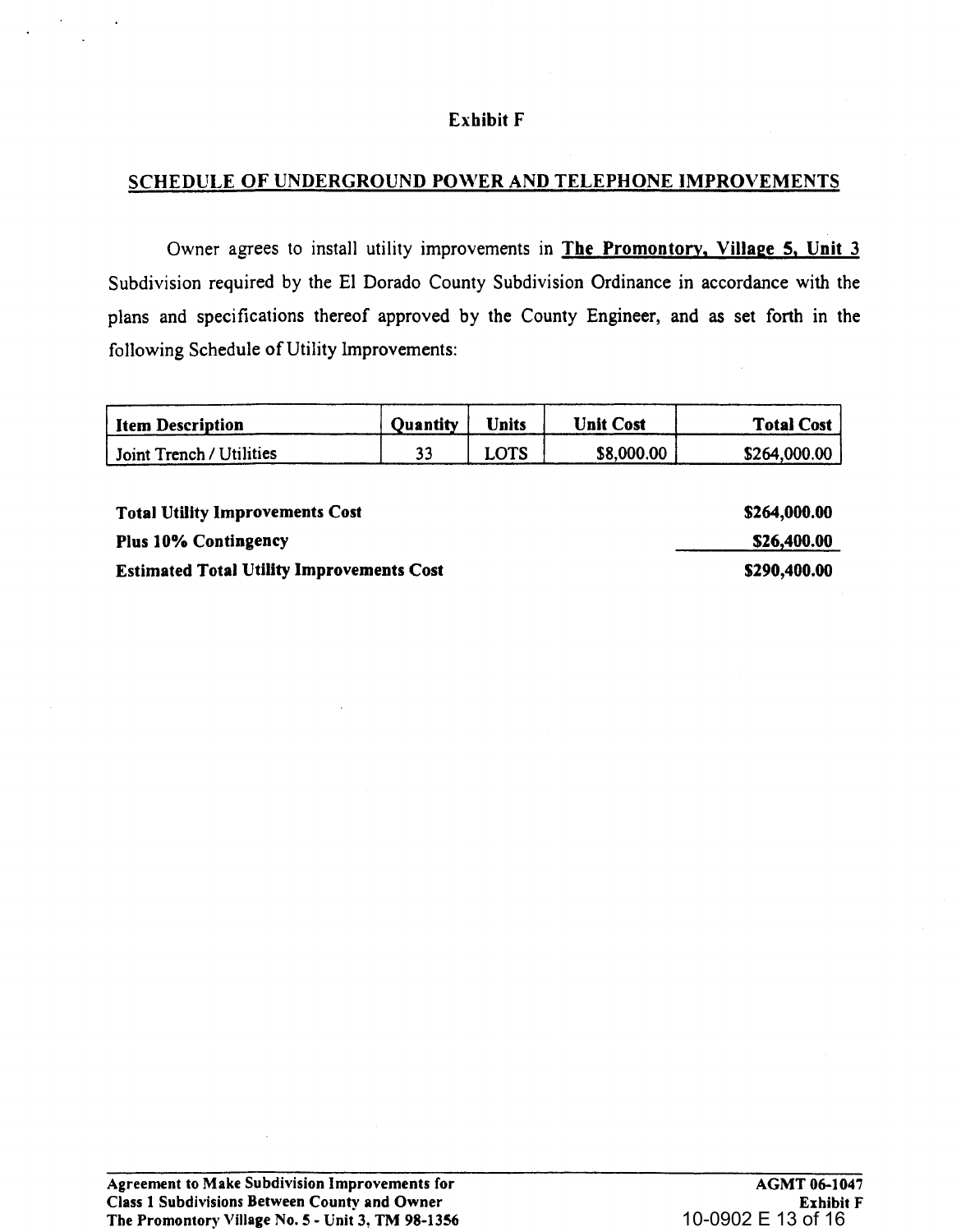# Exhibit G

## SCHEDULE OF EROSION CONTROL IMPROVEMENTS

Owner agrees to install erosion control improvements in The Promontory, Village 5, Unit 3 Subdivision required by the El Dorado County Subdivision Ordinance in accordance with the plans and specifications thereof approved by the County Engineer, and as set forth in the following Schedule of Erosion Control Improvements:

| <b>Item Description</b> | Quantity | Units      | <b>Unit Cost</b> | <b>Total Cost</b> |
|-------------------------|----------|------------|------------------|-------------------|
| <b>Erosion Control</b>  |          | <b>JOB</b> | LUMP SUM         | \$180,000.00      |
| SWPPP Implementation    |          | LS         | \$50,000.00      | \$50,000.00       |
| Dust Control            |          | LS         | \$40,000.00      | \$40,000.00       |

Total Erosion Control Improvements Cost Plus 10% Contingency Estimated Total Erosion Control Improvements Cost S270,000.00 S27,000.00 S297,000.00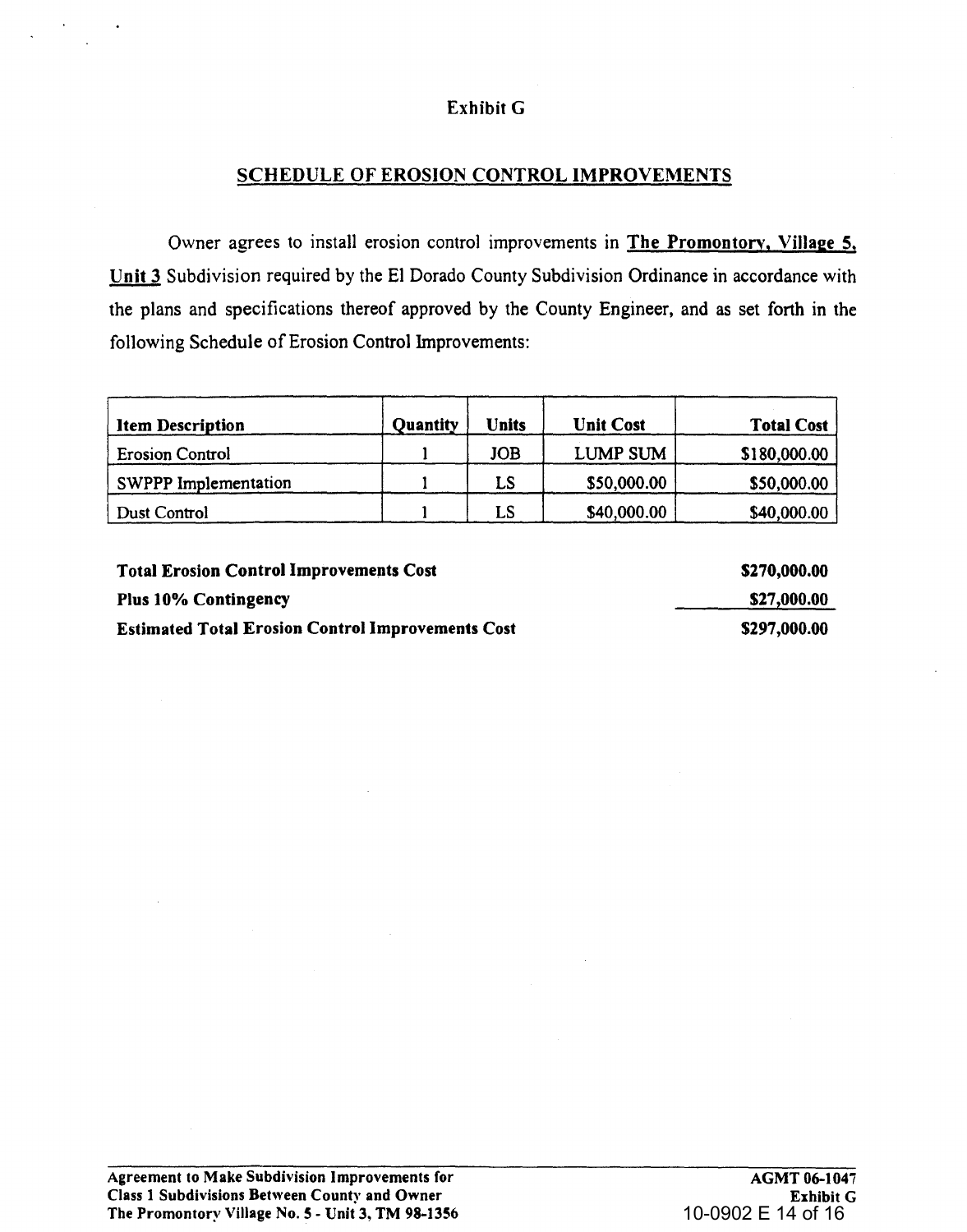### Exhibit H

### SCHEDULE OF CONSULTANT FEES & SERVICES

Owner agrees to pay for consultant fees and services in The Promontory, Village 5, Unit 3 Subdivision required by the EI Dorado County Subdivision Ordinance in accordance with the plans and specifications thereof approved by the County Engineer, and as set forth in the following Schedule Consultant Fees & Services:

| <b>Item Description</b>         | <b>Quantity</b> | Units | <b>Unit Cost</b> | <b>Total Cost</b> |
|---------------------------------|-----------------|-------|------------------|-------------------|
| <b>Project Administration</b>   |                 | %     | \$3,146,036.42   | \$62,920.73       |
| <b>Construction Staking</b>     |                 | %     | \$3,146,036.42   | \$157.301.82      |
| <b>Construction Engineering</b> |                 | %     | \$3,146,036.42   | \$157.301.82      |

Estimated Total Consultant Fees & Services Cost

5377,524.37